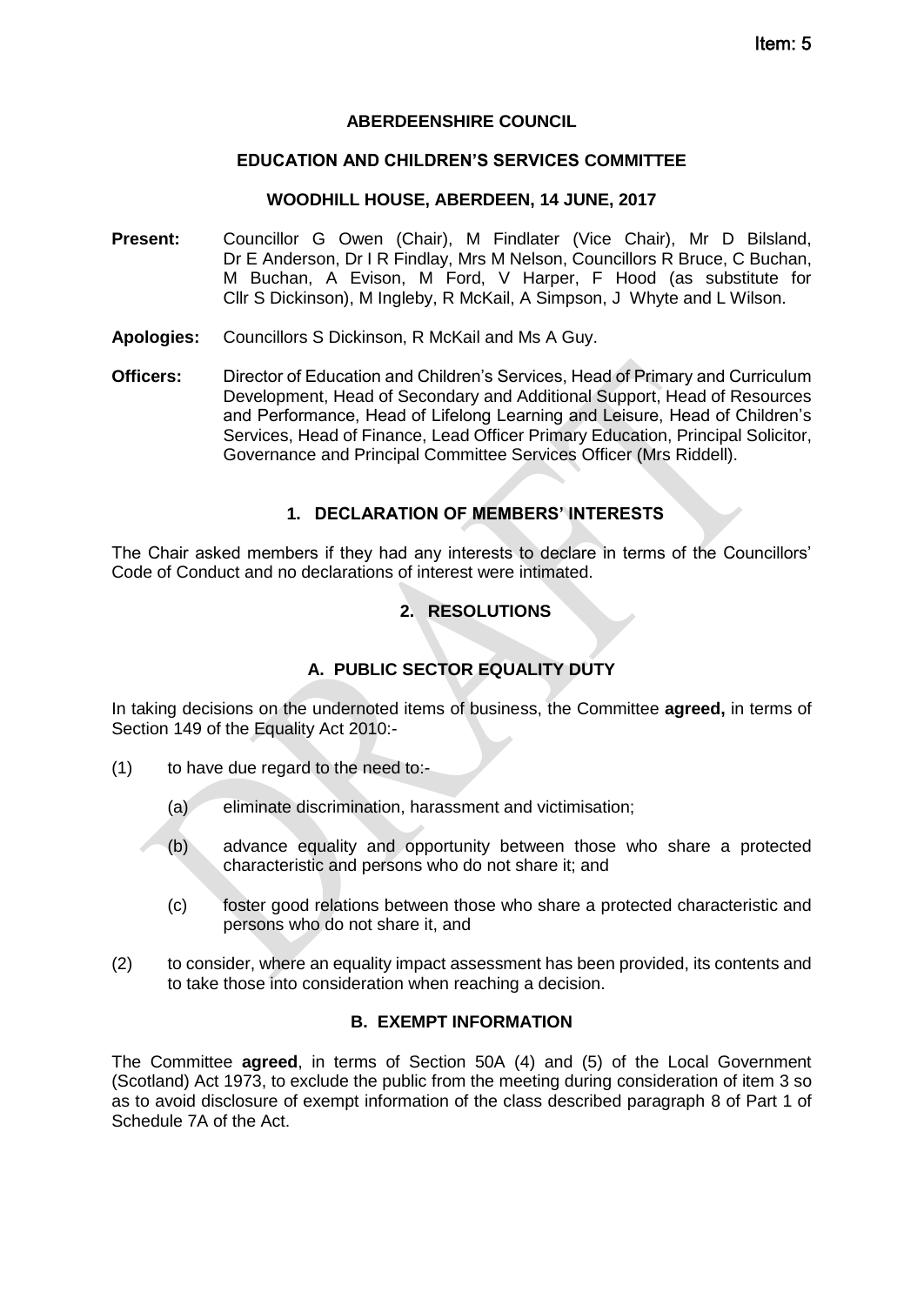### **ADJOURNEMENT**

At this point in the proceedings the meeting was adjourned for a training and development session for substantive and substitute Members of the Committee on the committee and officer roles and responsibilities, including legislative requirements, for delivery of the Service. The meeting reconvened at 11.30am.

### **3. EDUCATION & CHILDREN'S SERVICES KEY ACTIVITY, PROJECT AND PROCUREMENT PLAN – 2017/18**

There had been circulated a report dated May 2017 by the Director of Education and Children's Services seeking approval of procurements falling within the jurisdiction of the Committee as detailed in the annual Work Plan for Education and Children's Services attached at Appendix 1 to the report.

The Committee heard from the Head of Resources and Performance who explained that approval of the Work Plan would provide officers with the necessary authority to proceed with procurements with an estimated value up to £1 million and that those exceeding that value would be reported back to Committee in the form of a Business Case. He provided an update on the entry relating to Pupil Equity Funding including the total estimated cost and made reference to the Business Cases attached to Appendix 1 for a cross area and cross service procurement for the provision of milk and for the procurement of educational materials, library and textbooks and social care services.

Discussion took place on mobile classroom provision, social care contracts and the benefits of using Scotland Excel frameworks. Reassurance was sought in respect of achieving best value, sustainability and community benefits in respect of all procurements.

### Thereafter, the Committee **agreed**:-

- (1) to delegate authority to the Director of Education and Children's Services, following consultation with the Chair, Vice Chair and opposition spokesperson, to approve the items on the work plan identified as falling within the remit of the Committee subject to Members' being reassured that the procurements for which Business Cases had been submitted achieving best value, reducing inequality, delivering community benefits and clarifying estimated start, finish and extension dates;
- (3) to note that the relevant Chief Officer would determine the Business Case for any item on the Work Plan falling within the Committee's remit where the value of the matter was between £50,000 and £1,000,000; and
- (4) to note that the Committee would receive the Business Case for approval for any item on the Work Plan which was within the Committee's remit and the value of the matter is over £1,000,000.

### **4. MINUTE OF MEETING OF THE EDUCATION AND CHILDREN'S SERVICES COMMITTEE OF 23 MARCH, 2017**

The Minute of Meeting of the Education and Children's Services Committee of 23 March, 2017, had been circulated, was **approved** as a correct record, and thereafter signed by the Chair.

## **5. FINANCIAL MONITORING FOR THE YEAR ENDED 31 MARCH 2017**

A report dated 24 May 2017 by the Director of Education and Children's Services had been circulated containing financial monitoring information for the year ended 31 March 2017.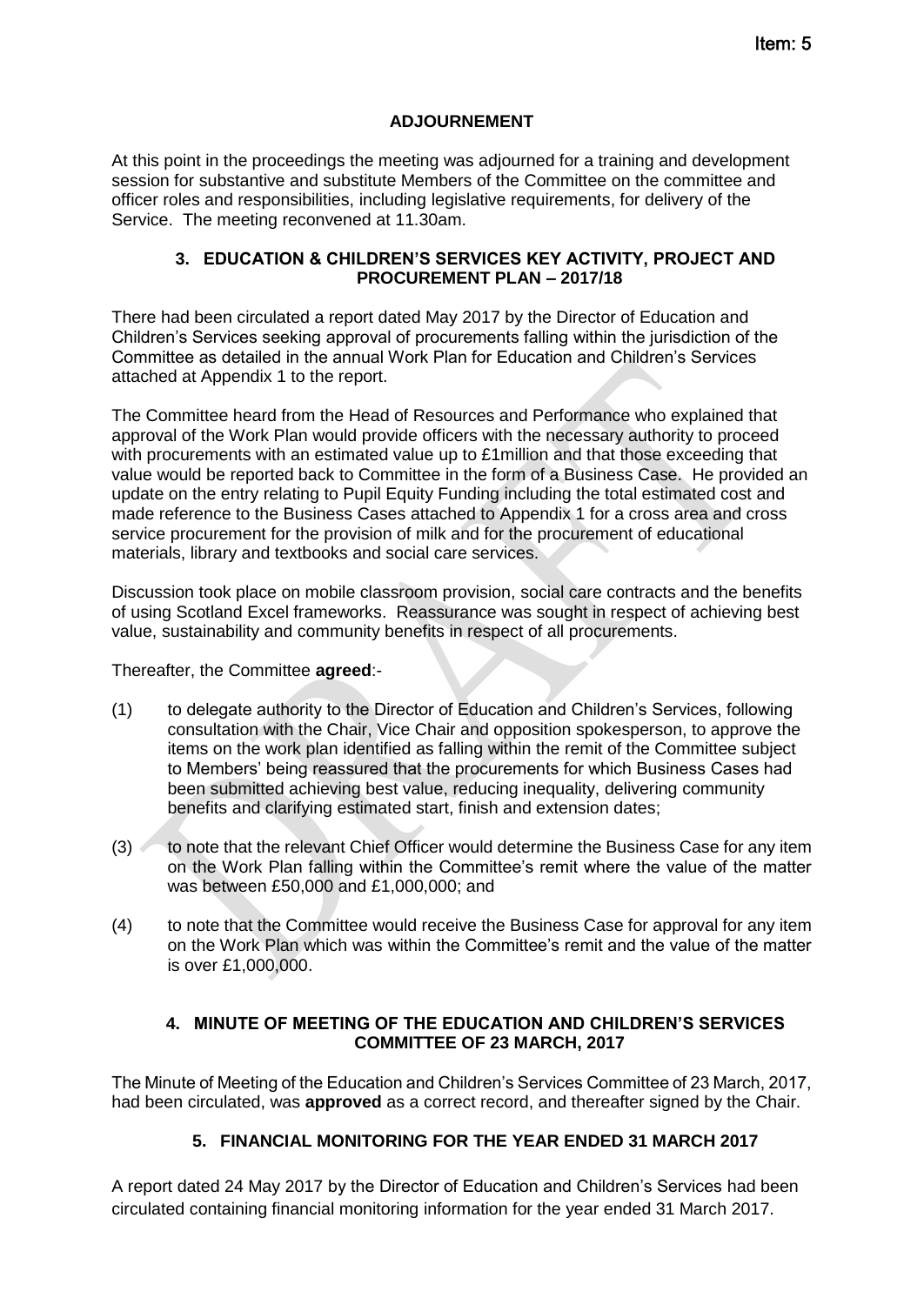The report provided information on the unaudited outturn for both revenue and capital budget monitoring for Education and Children's Services excluding the budgets for Visitor Attractions, Active Aberdeenshire, Sports and Leisure Management Client and Sports and Leisure Management contractor which would instead be reported separately to the Infrastructure Services and Communities Committees respectively based on their remits. The report advised that the figures contained in the report were subject to audit and may change in the light of external audit work and should therefore be treated as provisional.

In terms of actual net revenue expenditure, the report stated that this was £293,496,000 which was over budget by £1,590,000 and made reference to measures put in place to reduce expenditure to assist in rebalancing the forecast position across the Council as a whole including a number of budget virements. In terms of the capital budget, this was £42,931,000 which was £2,785,000 more than the revised budget figure and would mean that the budget from 2017/18 would need to be brought forward from future years which would require the approval of Full Council on 29 June 2017.

The Head of Finance presented the report and Officers responded to questions from Members on demand led spending, rising pupil numbers including accuracy of forecasting, national pay awards, recruitment costs including use of supply teachers and out of authority placements.

Thereafter, the Committee **agreed** to:-

- (1) note the revenue and capital budget monitoring for the year ended 31 March 2017; and
- (2) approve the virements set out in Appendix 3 and note the revenue budget adjustments, some of which will be reported to Full Council for approval.

## **6. APPOINTMENTS TO SUB-COMMITTEES**

A report dated 11 May 2017 by the Director of Business Services had been circulated inviting the Committee to consider whether it wished to reappoint the Sub-Committees previously established under the Committee and, if so, to agree membership of the Sub-Committees.

The Committee agreed to reappoint the Sub-Committees detailed in the report and to appoint members as follows –

- (1) The Aberdeenshire Educational Trust Scheme Sub-Committee comprising 3 members from the Conservative, Liberal Democrat, Aligned Independents, 1 from the Partnership and 1 Teacher representative. Councillors Davidson, Findlater, Forsyth and Whyte were appointed with the Teacher representative to be advised in due course.
- (2) Education of Children at Home Sub-Committee comprising standard 8 model Sub-Committee with 5 members from the Conservative, Liberal Democrat, Aligned Independents and 3 from the Partnership. Councillors Adam, C Buchan, M Buchan, Ewenson, Harper, Mair, McKail and Owen were appointed.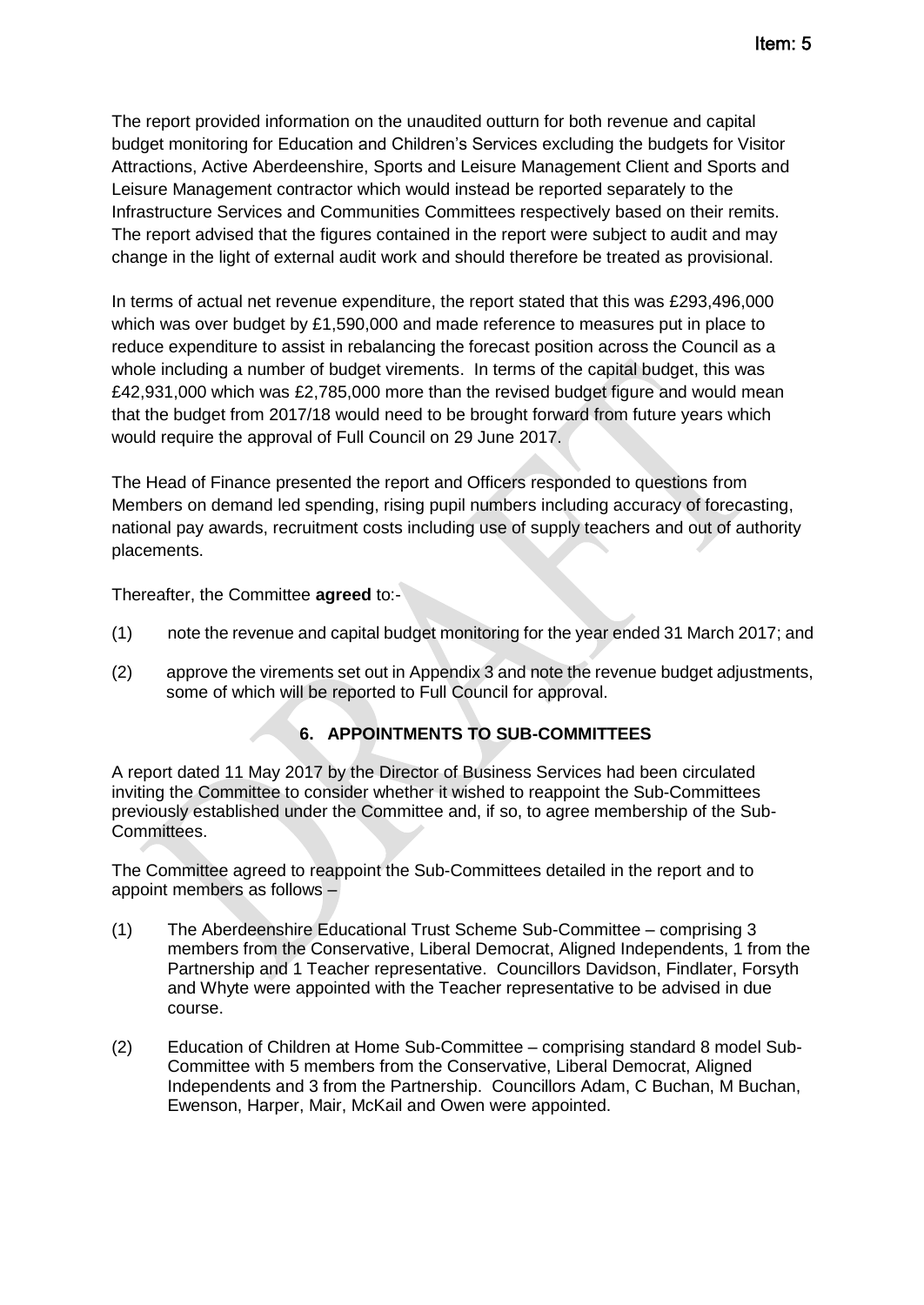# **7. APPOINTMENTS TO OUTSIDE BODIES**

With reference to the Minute of Meeting of the Council of 18 May 2017 (Item 8) when it had been agreed, in principle, to nominate members to a number of outside bodies and to delegate authority to the relevant policy committee to nominate Members as required, there had been circulated a report dated 19 May 2017 by the Director of Business Services inviting the Committee to nominate Members to the bodies detailed in the Appendix to the report.

The Committee agreed to nominate Members to outside bodies as follows –

- (1) County of Banff Bursary Fund decision making capacity Cllr Findlater.
- (2) Dick Request Trust decision making capacity Cllrs C Buchan and Davidson.
- (3) Pennan Village Hall Trust decision making capacity Cllr Findlater.
- (4) Robb's Trust decision making capacity Cllrs Davidson, Hood and Gifford, subject to further consideration of the appointments following the resolution of current issues.
- (5) Robert Nicol Trust decision making capacity Cllr McKail.
- (6) Scottish Lighthouse Museum decision making capacity Cllrs C Buchan and **Stirling**

# **8. 1+2 LANGUAGES INITIATIVE: UPDATE ON STRATEGIC IMPLEMENTATION FOR ABERDEENSHIRE**

With reference to the Minute of Meeting of the Committee of 4 February 2016 (Item 5, Page 1298) there had been circulated a report by the Director of Education and Children's Services advising of progress made in Aberdeenshire Council on implementation of the national initiative outlined in the report *Language Learning in Scotland: a 1+2 Approach*, which tasked local authorities and schools with ensuring that all children learned two languages in addition to the their mother tongue. The report detailed actions which had been taken to support the implementation of the 1+2 Languages initiative in primary and secondary schools and identified the areas which would be the focus of development work in 2017.

The Committee **agreed** to:-

- (1) note the actions taken by the Service since the last report on 4 February 2016 and the continued commitment of the Service to support schools and staff in the implementation of this national initiative; and
- (2) support the ongoing implementation of the 1+2 Languages Initiative in Aberdeenshire.

## **9. CATERING SERVICES UPDATE REPORT**

With reference to the Minute of Meeting of 26 May, 2016 (Item 10, Page 1856), there had been circulated a report by the Director of Education and Children's Services providing an update on the provision of school catering. The report stated that the uptake of primary school meals in Aberdeenshire continued to be one of the highest in Scotland and that the roll out of Online Payments and classroom ordering for school lunches in all primary and special schools across Aberdeenshire had been completed in June 2016. The school catering service recently retained the Food for Life Silver Catering Mark Award for the lunchtime service provided to all primary and special schools. The quality of produce used in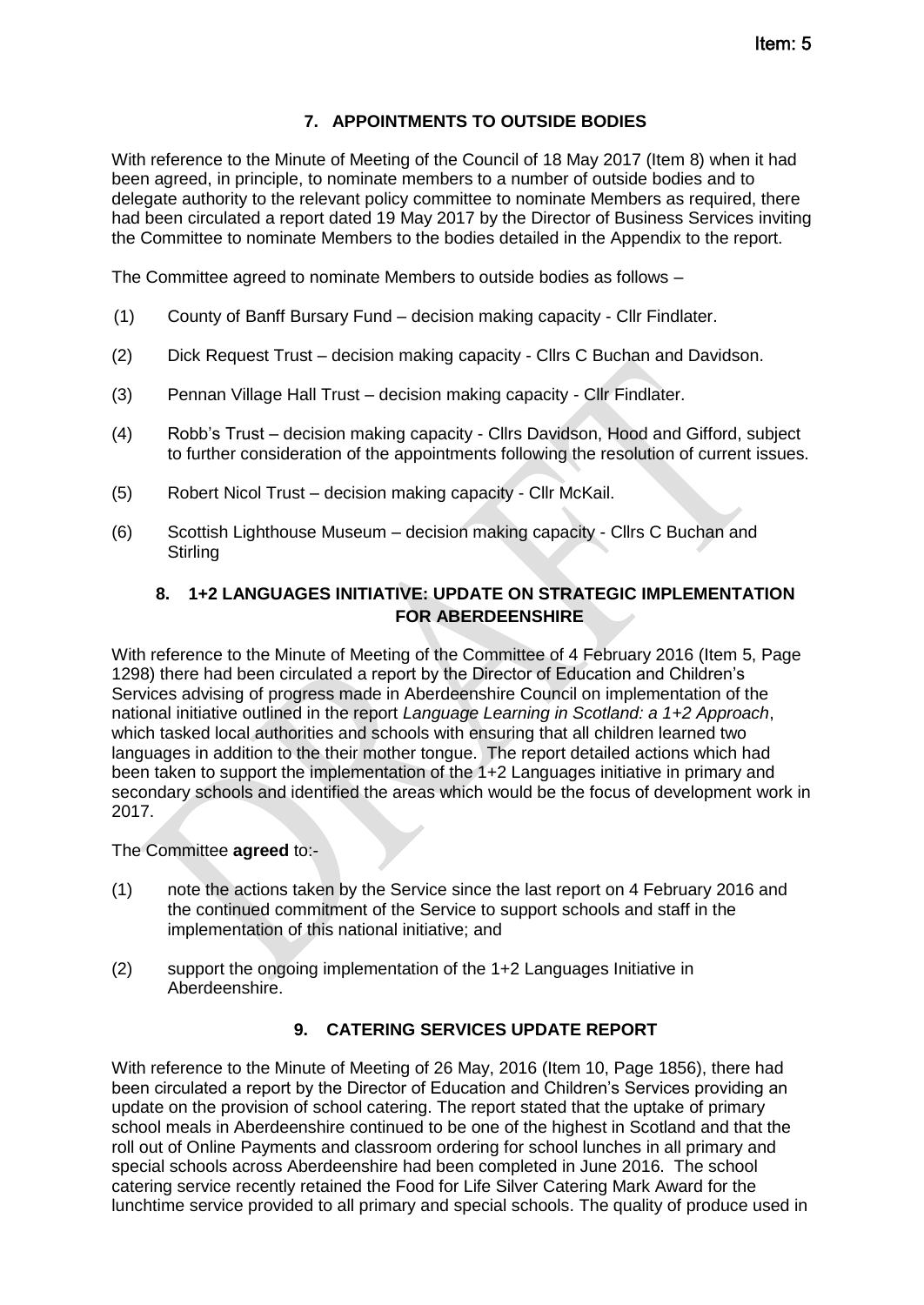school catering was kept under regular review and any new products were trialled appropriately to test the quality and popularity with pupils. An example of this was that chicken used in school catering for all schools was British in origin and Farm Assured to Red Tractor standard.

During discussion, members expressed the wish to continue to use local suppliers as much as possible and commended the catering service for the good work to increase uptake of school meals, encourage healthy eating and reduce food waste.

Thereafter, the Committee **agreed** to note the progress made in the provision of school catering.

## **10. ANALYSIS OF INITIAL SCHOOL LEAVERS DESTINATIONS DATA 2016/17**

With reference to the Minute of Meeting of 26 May, 2016 (Item 9, Page 1855), there had been circulated a report dated 25 May 2017, by the Director of Education and Children's Services presenting an analysis of the destinations of Aberdeenshire school leavers during the period 16 September, 2015, to 20 September, 2016, commenting on how this compared with other education authorities and the overall national position, and providing data on school leaver destinations broken down by school, as well as for young people in Aberdeenshire who are Looked After and accommodated, or for whom English was not their first language. The report stated that it was consistently the case that a higher proportion of school leavers in Aberdeenshire secured positive destinations when they left school than was the case across the rest of the country, or in relation to Aberdeenshire's virtual comparator although the positive destination rate had reduced slightly from 95.9% to 94.7%.

During discussion, members asked questions about developing the young workforce, joint partnership working and the increase in numbers of school leavers at S4 which were responded to by officers.

Thereafter, the Committee **agreed** to note the analysis of data relating to initial school leavers' destinations as detailed in the report.

## **11. STONEHAVEN REZONING AND BLAIRS REZONING STATUTORY CONSULTATION LAUNCH**

There had been circulated a report by the Director of Education and Children's Services seeking authorisation to conduct informal and formal consultation exercises with local stakeholders on proposals to rezone catchment areas for three primary schools, Arduthie, Dunnottar and Mill O'Forest, within the Stonehaven network and formalize the secondary catchment for pupils from the Blairs Housing Development, in line with the Schools (Consultation) (Scotland) Act 2010. The formal consultation was proposed to take place between 26 June and 29 September 2017.

The Committee **agreed,** subject to the figures on page 130, table 3 relating to Portlethen Academy school role forecast being reviewed before publication, to:-

- (1) authorise a statutory consultation with local stakeholders (Parent Councils, parents, pupils, staff and local communities) in respect of the Stonehaven Network from 26 June to 29 September 2017 focussing on Arduthie School, Dunnottar School and Mill O'Forest School;
- (2) authorise a statutory consultation with local stakeholders (Parent Councils, parents, pupils, staff and local communities) in respect of the Mackie Academy Catchment Area and the Blairs Housing Development from 26 June to 29 September 2017; and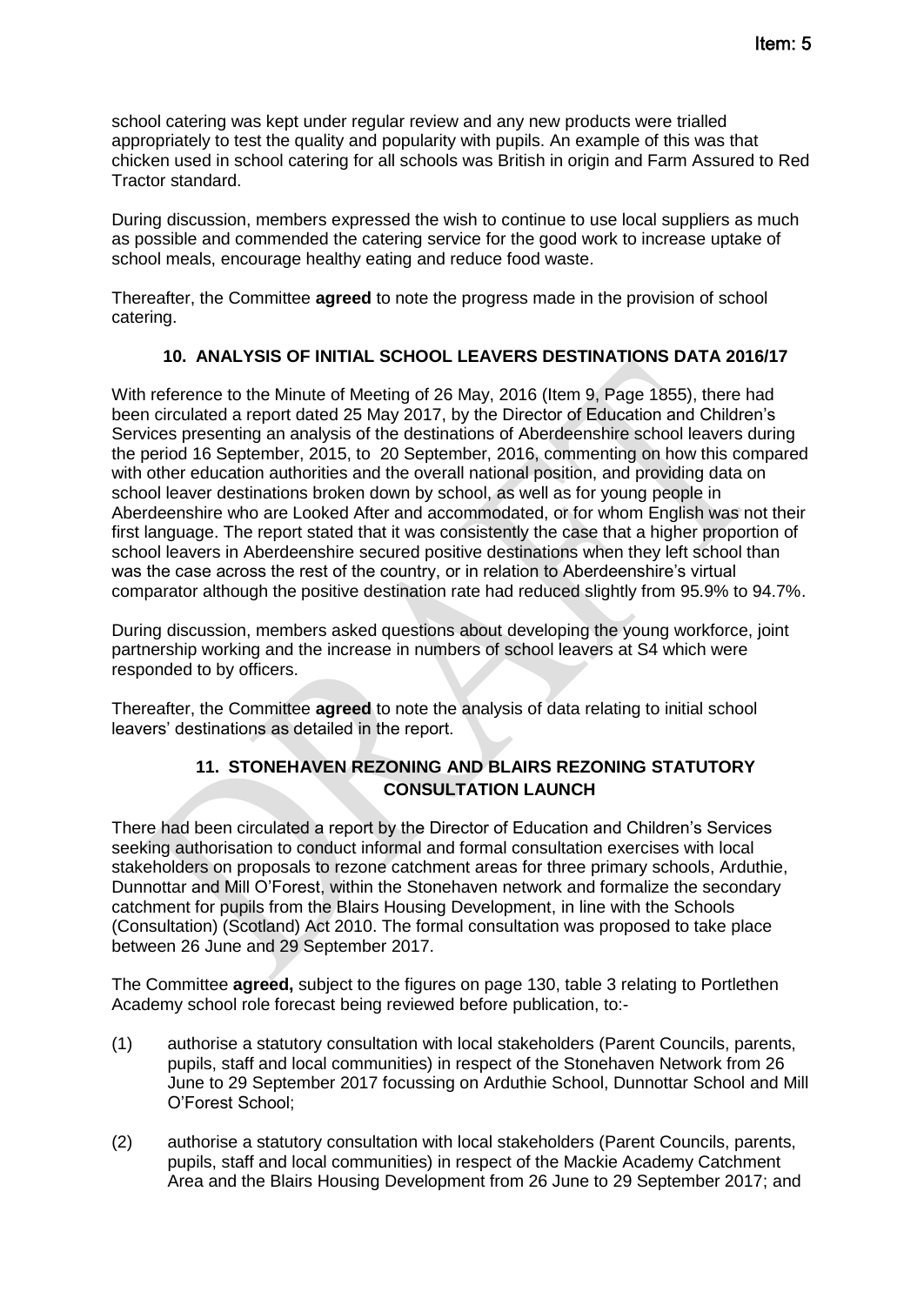(3) to receive a further report on the outcomes of the consultation in early 2018.

# **12. EDUCATION AND CHILDREN'S SERVICES QUARTERLY PERFORMANCE EXCEPTION REPORTING JANUARY – MARCH 2017, INCLUDING UPDATE ON SERVICE PLAN (ABERDEENSHIRE PERFORMS)**

With reference to the Minute of Meeting of 26 May 2016 (Item 8, Page 1854), there had been circulated a report dated 16 May 2017, by the Director of Education and Children's Services advising on how Education and Children's Services was performing against key performance measures and associated targets as set out in the Education and Children's Services Service Plan 2016-2019 in the period from January to March, 2017. The report commented on the 5 performance measures which were currently demonstrating performance below expectations and the actions being taken to improve performance. The report also provided a summary of progress being made with each of the 24 main projects/action plans associated with the Education and Children's Services Service Plan 2016-2017.

During discussion, members commented and asked questions about the undernoted performance measures and projects/actions which were answered by officers.

2.5a – Percentage of half day truancy/unexplained absences of looked after children

4.1 – Percentage Calendar days lost to sickness per quarter

5.2 - Service plan priorities – timescale for reporting back on outcomes of Fraserburgh consultation events

7.6 - Service Plan Priorities – Partner Project with Macmillan Move More

General - The need for protected time to be set aside with Members to look at the relevancy and accuracy of performance indicators being used.

Thereafter, the Committee **agreed** to:-

- (1) acknowledge the performance achieved January March 2017 referred to in paragraphs 2.4 to 2.7;
- (2) note the progress made with projects and actions within the 2016-19 Service Plan for the Education and Children's Services referred to in paragraphs 2.8 and 2.9;
- (4) note the publication of the complete January March 2017 Performance Report on Ward Pages:
- (5) instruct the Director of Education & Children's Services to continue to report, by exception, to Committee quarterly performance measures against Service objectives, and on a six monthly basis the progress in delivering all aspects of the Service Plan; and
- (6) that a briefing note be issued to Members on the partner project with Macmillan Move More.

# **13. REPORT ON THE STATUTORY CONSULTATION FOR THE RELOCATION OF ST ANDREW'S SCHOOL WITHIN THE INVERURIE COMMUNITY CAMPUS**

In terms of Standing Order 6.3.5, the Chair reported that she had accepted a late request to speak on this item from the Chair of St Andrew's School Parent Council (Ms Jane Keenan) and the Committee **agreed** to hear from Ms Keenan prior to determination of the matter.

Ms Keenan, confirmed that she was Chair of the St Andrew's School Parent Council and that her presentation reflected the views of all parents. She provided information on her son's needs and commended the excellent service and facilities available at St Andrew's School. She confirmed that the Parent Council had been involved in the consultation events relating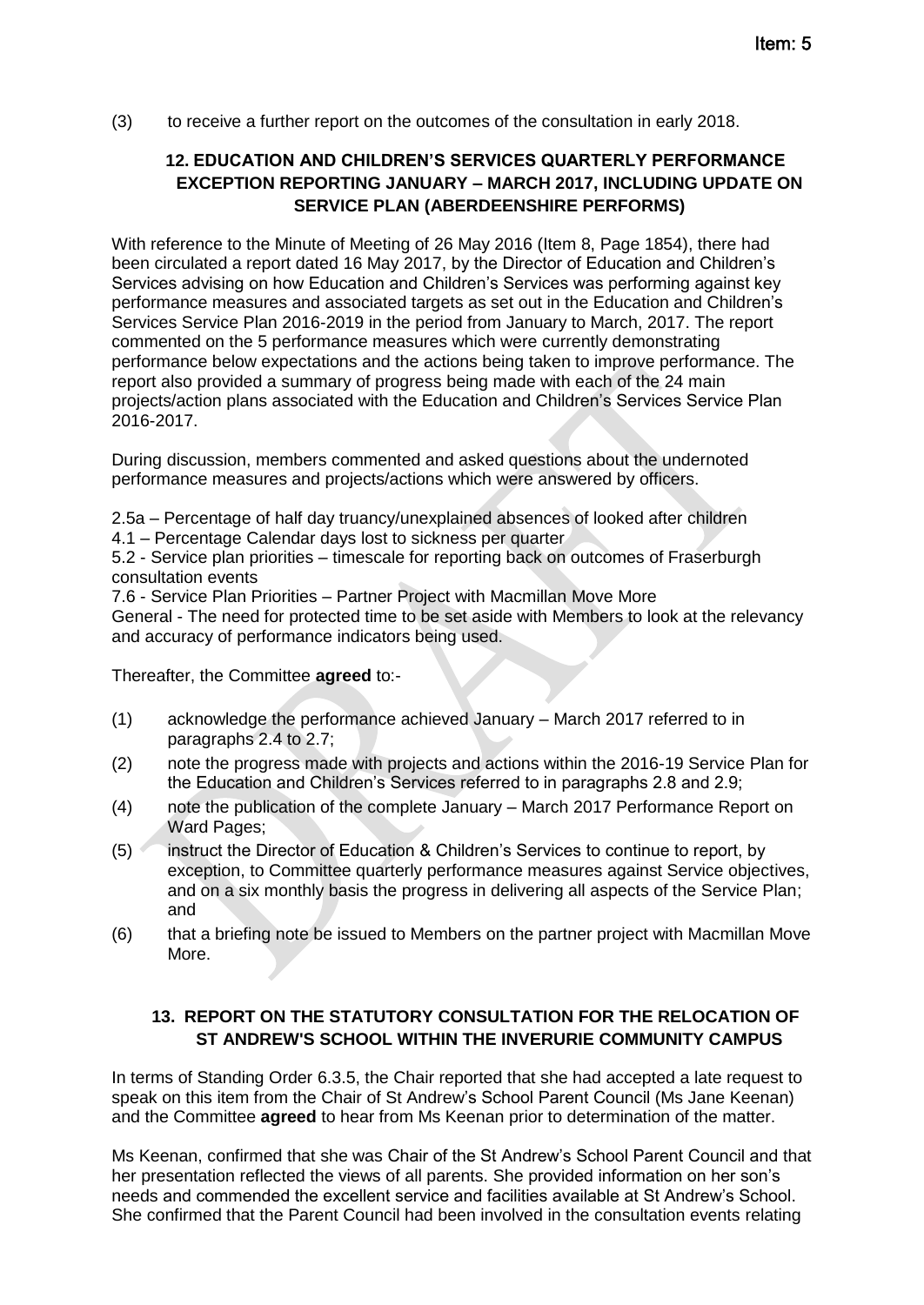to the proposed relocation over the previous year and advised that they had recently issued a survey to all parents of pupils at the School providing details of the latest plans, highlighting the benefits and concerns and asking parents to confirm if they were supportive of the proposals. The survey had been issued to 89 parents. 48 responses had been received, 37 of which expressed a preference for remaining on the current site and 11 were supportive of the proposals for relocation.

She stated that the parents were not resistant to change and would be supportive of the proposed relocation if it offered a better alternative to the current provision. The majority of parents were of the view that the proposals would lead to a reduction in physical class size and space and a possible increase in pupil numbers, less dedicated and secure outdoor space than that currently available and less options/scope for future expansion given the limited size of the site. She expressed concern regarding the lack of a full investigation of options for replacement or refurbishment on the current site and considered that the provision for inclusion was inappropriate.

She urged the Committee to visit the School before taking a decision on the relocation proposals.

Members of the Committee were then given the opportunity to ask questions and Ms Keenan responded to questions on engagement with all parents of pupils, the level of responses received to the survey undertaken by the Parent Council, Parent Council feedback from field trips including discussion with officers on any proposed changes to plans, current class size and teacher/pupil ratio.

Officers also responded to questions from members on the feasibility of refurbishing/rebuilding on the current site, educational benefits of the proposals and on staffing and teacher/pupil ratio.

The Chair then thanked Ms Keenan for her presentation and Ms Keenan returned to the public benches.

Reference was made to the Minute of Meeting of 8 December 2016 (Item 3, Page 918) when it had been agreed to undertake a statutory consultation on the proposed relocation of St Andrew's School to Inverurie Community Campus, and to the circulated report by the Director of Education and Children's Services on the consultation process undertaken including with Education Scotland, on responses to representations received and recommending that St Andrew's School be relocated within the Inverurie Community Campus.

During debate members asked questions on continued and ongoing engagement with stakeholders, action being taken to address the recommendations of Education Scotland, proposals for dedicated outdoor space for St Andrew's School and on options available to accommodate a polytunnel, the timeline for decision making and options to visit the site.

At this stage in the proceedings, the Committee unanimously agreed to suspend Standing Order 2.2 to allow the meeting to continue beyond 1pm to conclude the business.

Following further discussion, the Committee **agreed**:-

- (1) that it would not be appropriate for Members of the Committee to undertake a site visit St Andrew's School;
- (2) to approve the officer recommendation to relocate St Andrew's School within the Inverurie Community Campus; and